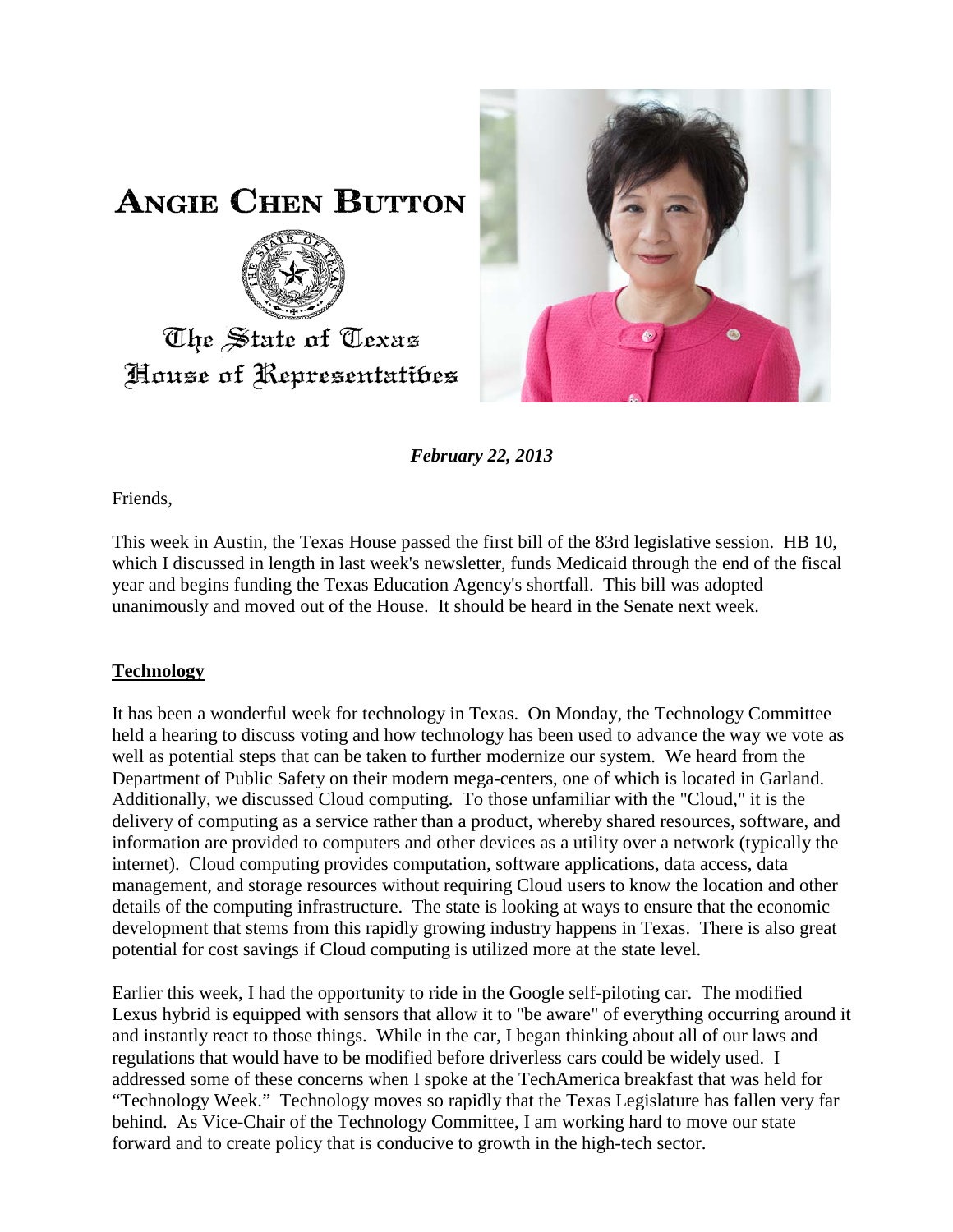

**Pictured with Technology Committee Chairman Gary Elkins and the Google Self-Piloting Car**

## **Ways and Means**

On Tuesday, the Ways and Means Committee held its first meeting of the session. We received a biennial revenue estimate from the Comptroller's office. According to the presentation, Texas has recovered all of the payroll job losses that occurred during the recession and more. We currently have an estimated \$101.4 billion available for general-purpose spending for the 2014-15 biennium.

We also received a briefing on HB 1. As it was introduced, HB 1 totals \$187.7 billion in All Funds and \$89.2 billion in General Revenue spending. This amount is 2% over last biennium's spending levels. This budget is just a start, and the actual amounts appropriated to each area will shift over the coming weeks.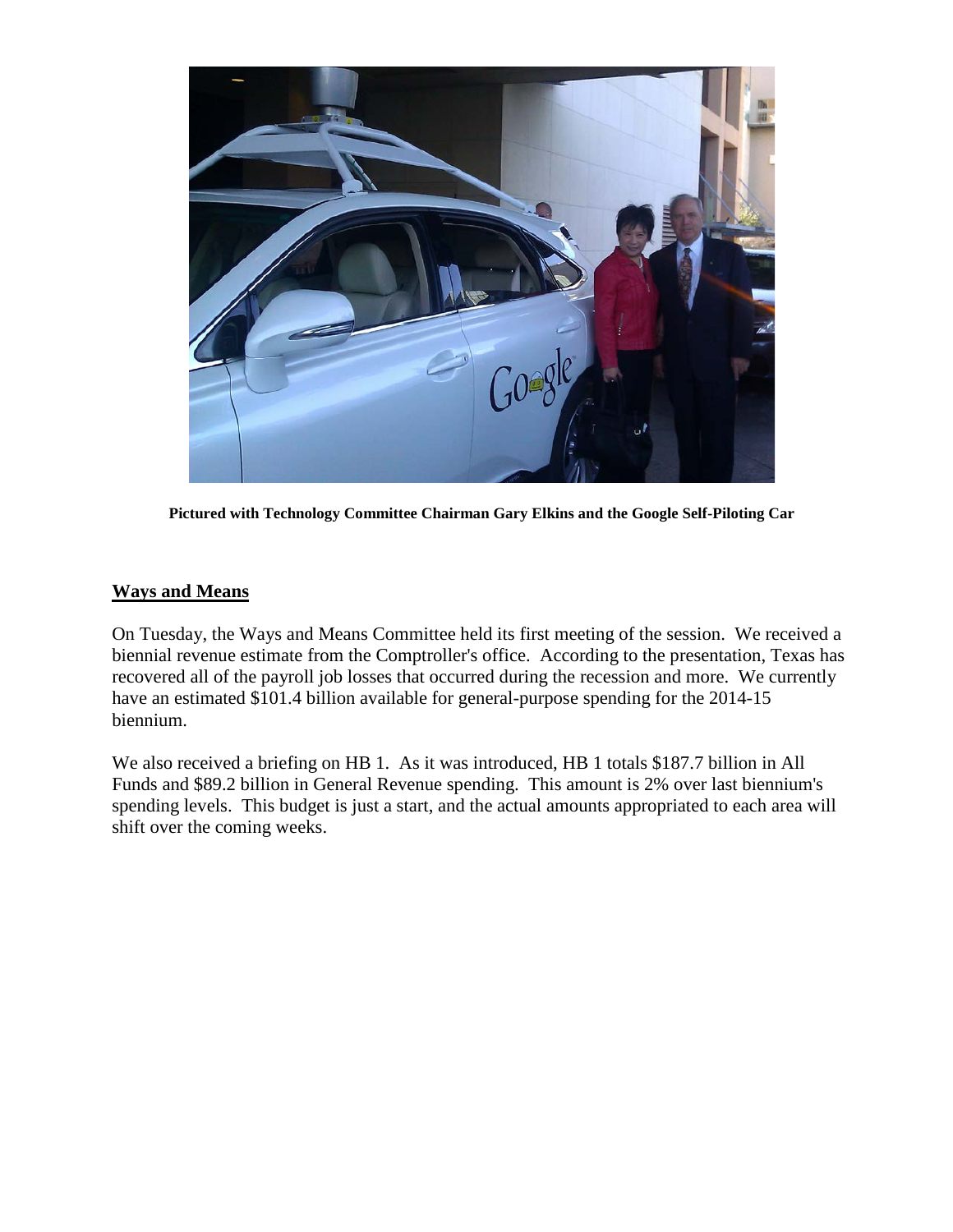

**Pictured with Richardson PTA members Elaine Mishler, Dina Giles, Marni Kaner, and Dinah Miller when they visited on Thursday for their PTA Rally Day at the Capitol.**